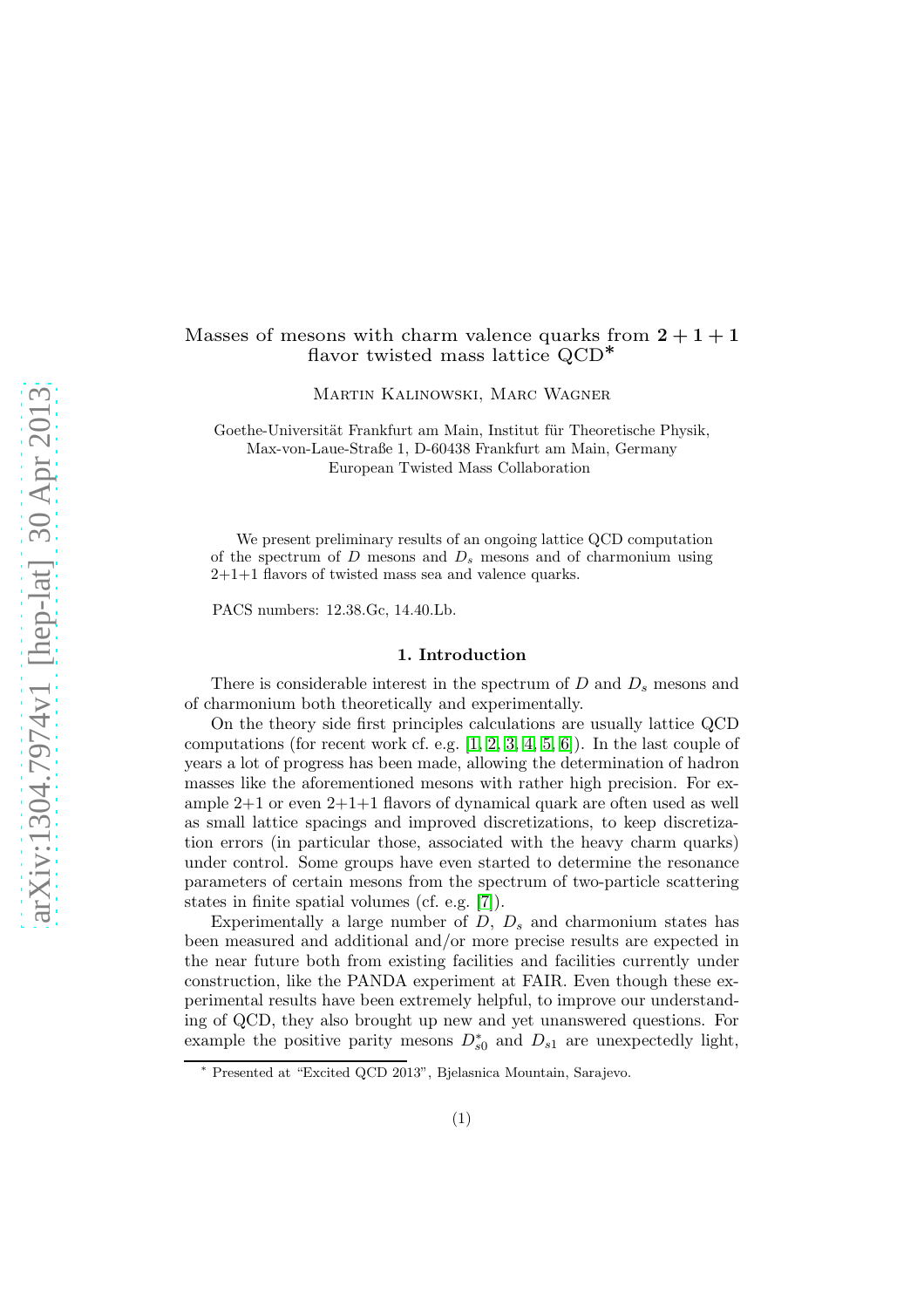which is at the moment not satisfactorily understood and also quite often not reproduced by lattice QCD computations or model calculations.

Moreover, performing a precise computation of certain meson masses is often the first step for many lattice projects not primarily concerned with spectroscopy. As an example one could mention the semileptonic decay of B and  $B^*$  mesons into positive parity D mesons [\[8\]](#page-5-6), whose masses and operator contents are an essential ingredient for any corresponding lattice computation.

This is a status report about an ongoing lattice QCD project concerned with the computation of the spectrum of mesons with at least one charm valence quark. We present preliminary results for  $D$  mesons, for  $D<sub>s</sub>$  mesons and for charmonium states with total angular momentum  $J = 0, 1$  and parity  $P = -, +$ . Parts of this work have already been published [\[9\]](#page-5-7).

# 2. Simulation and analysis setup

We use gauge link configurations with  $2+1+1$  dynamical quark flavors generated by the European Twisted Mass Collaboration (ETMC) [\[10,](#page-5-8) [11,](#page-5-9) [12,](#page-5-10) [13,](#page-5-11) [14,](#page-5-12) [15\]](#page-5-13). Until now we have considered two ensembles (around 600 gauge link configurations per ensemble) with (unphysically heavy) values for the light  $u/d$  quark mass corresponding to  $m_{\pi} \approx 325 \,\text{MeV}$ , 457 MeV (lattice sizes  $(L/a)^3 \times T/a = 32^3 \times 64, 24^3 \times 48)$ . Our results are obtained at a single lattice spacing  $a \approx 0.086$  fm. Consequently, a continuum extrapolation has not yet been performed.

Meson masses are determined by computing and studying temporal correlation matrices of suitably chosen meson creation operators  $\mathcal{O}_i$ . At the moment we exclusively consider quark antiquark operators. The quark and the antiquark are combined in spin space via  $\gamma$  matrices and in color and position space via gauge links (discretized covariant derivatives) such that the corresponding trial states  $\mathcal{O}_i|\Omega\rangle$  ( $|\Omega\rangle$  denotes the vacuum) are gauge invariant and have defined total angular momentum and parity. Moreover, APE and Gaussian smearing is used, to optimize the overlap of the trial states  $\mathcal{O}_i|\Omega\rangle$  to the low lying mesonic states of interest. More details regarding the construction of meson creation operators in twisted mass lattice QCD can be found e.g. in [\[16\]](#page-5-14). We plan to discuss these operators, their structure and their quantum numbers in detail in an upcoming publication. For the computation of the corresponding correlation matrices  $\langle \mathcal{O}_j^{\dagger}(t) \mathcal{O}(0) \rangle$  we resort to the one-end trick (cf. e.g. [\[17\]](#page-5-15)). Meson masses are then determined from plateaux values of corresponding effective masses, which we obtain by solving generalized eigenvalue problems (cf. e.g. [\[18\]](#page-5-16)). Disconnected diagrams appearing in charmonium correlators are currently neglected.

For both the valence strange and charm quarks we use degenerate twisted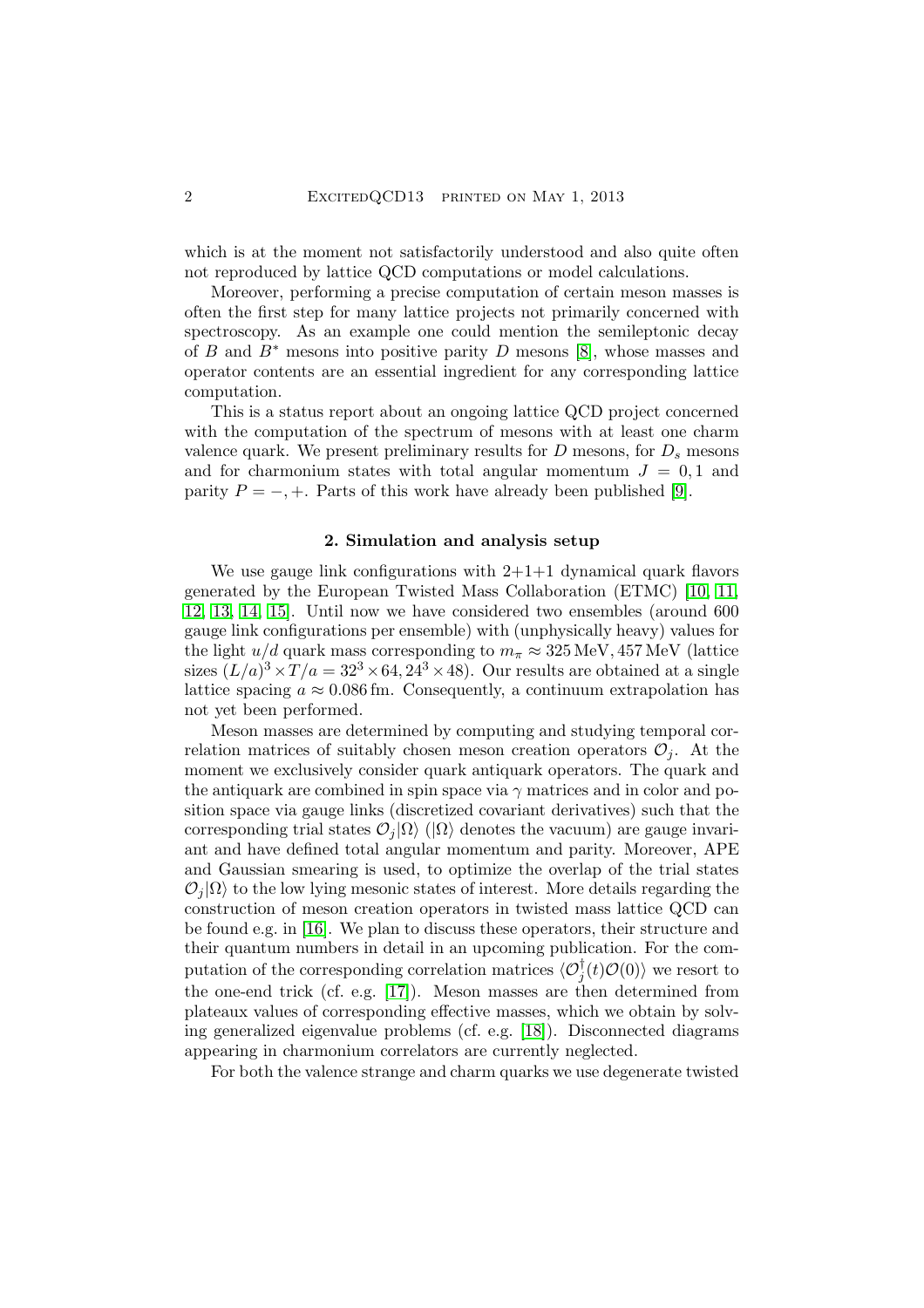mass doublets, i.e. a different discretization as for the corresponding sea quarks. We do this, to avoid mixing of strange and charm quarks, which inevitably takes place in a unitary setup, and which is particularly problematic for hadrons containing charm quarks [\[14,](#page-5-12) [15\]](#page-5-13). The degenerate valence doublets allow two realizations for strange as well as for charm quarks, either with a twisted mass term  $+i\mu_{s,c}\gamma_5$  or  $-i\mu_{s,c}\gamma_5$ . For a quark antiquark meson creation operator the sign combinations  $(+, -)$  and  $(-, +)$  for the quark q and the antiquark  $\bar{q}$  are related by symmetry, i.e. the corresponding correlators are identical. These correlators differ, however, from their counterparts with sign combinations  $(+, +)$  and  $(-, -)$ , due to different discretization errors. In section [3](#page-2-0) we will show for each computed meson mass both the  $(+, -) \equiv (-, +)$  and the  $(+, +) \equiv (-, -)$  result. The differences are  $\mathcal{O}(a^2)$  due to automatic  $\mathcal{O}(a)$  improvement inherent to the twisted mass formulation. These mass differences give a first impression regarding the magnitude of discretization errors at our currently used lattice spacing.

Using  $(+, -) \equiv (-, +)$  correlators we have tuned the bare valence strange and charm quark masses  $\mu_s$  and  $\mu_c$  to reproduce the physical values of  $2m_K^2 - m_\pi^2$  and  $m_D$ , quantities, which strongly depend on  $\mu_s$  and  $\mu_c$ , but which are essentially independent of the light  $u/d$  quark mass.

#### 3. Numerical results

<span id="page-2-0"></span>In Fig. [1](#page-3-0) we present our results for the  $D$  and  $D_s$  meson spectrum. For every state we show five data points:

Red circles and crosses:

lattice results at  $m_{\pi} \approx 325 \text{ MeV}$ , twisted mass sign combinations  $(+, -) \equiv (-, +)$  and  $(+, +) \equiv (-, -)$ , respectively.

Blue stars and boxes:

lattice results at  $m_{\pi} \approx 457 \text{ MeV}$ , twisted mass sign combinations  $(+,-) \equiv (-,+)$  and  $(+,+) \equiv (-,-)$ , respectively.

Gray triangles:

experimental result from the PDG [\[19\]](#page-5-17).

The differences between sign combinations  $(+, -) \equiv (-, +)$  and

 $(+, +) \equiv (-, -)$ , which are  $\leq 3\%$ , indicate the magnitude of discretization errors at our currently used lattice spacing  $a \approx 0.086$  fm.

While for the negative parity states lattice and experimental results agree rather well, there is a clear discrepancy in particular for the positive parity  $D_s$  states  $D_{s0}^*$  and  $D_{s1}$ . Similar findings have been reported in other lattice studies, e.g. [\[1,](#page-4-0) [6\]](#page-5-4), and in phenomenological model calculations, e.g. [\[20\]](#page-5-18). This discrepancy might be an indication that these states are not predominantly  $q\bar{q}$  states, but e.g. rather four quark states of molecular or tetraquark type. We plan to investigate this possibility within our setup in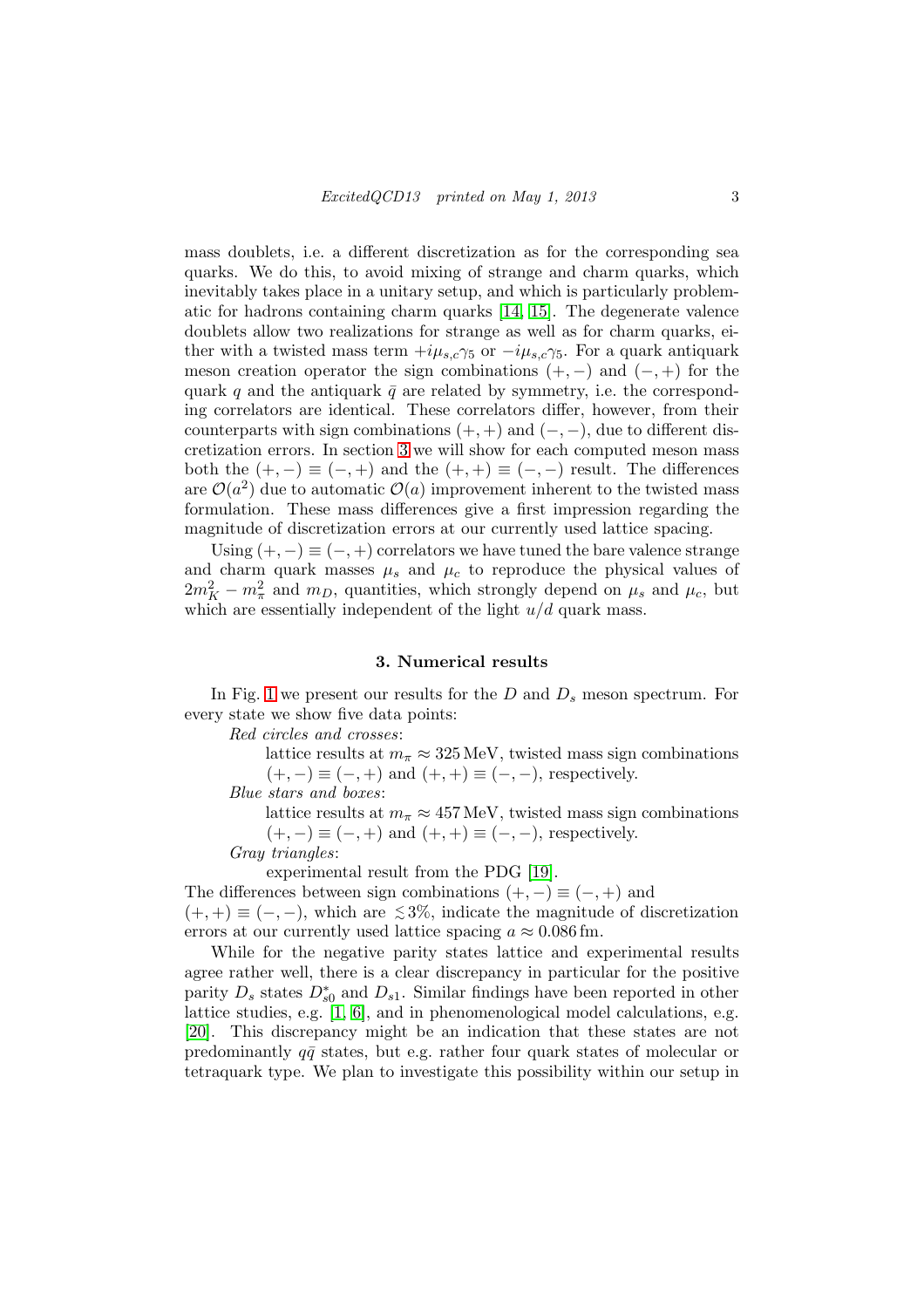

<span id="page-3-0"></span>Fig. 1. The  $D$  and  $D_s$  meson spectrum.

the near future. The necessary techniques have already been developed and recently been applied to light scalar mesons [\[21\]](#page-5-19).

Another challenging, but important task is the separation of the two  $J = 1^+$  states,  $D_1(2420), D_1(2430)$  and  $D_{s1}(2460), D_{s1}(2535)$ , respectively. In the limit of a static charm quark one of these states has light cloud angular momentum  $j = 1/2$ , while the other has  $j = 3/2$ . To assign corresponding approximative  $j$  quantum numbers, when using charm quarks of finite mass, is e.g. important, when studying the decay of a  $B$  or  $B^*$  meson to one of the positive parity  $D^{**}$  mesons (which include the mentioned  $D_1(2420)$  and  $D_1(2430)$  states) in a fully dynamical setup (cf. e.g. [\[22,](#page-5-20) [23\]](#page-5-21) for a recent lattice computation in the static limit). The correct identification of  $j = 1/2$ and  $j = 3/2$  states can be achieved by studying the eigenvectors obtained during the analysis of correlation matrices; the largest eigenvector compo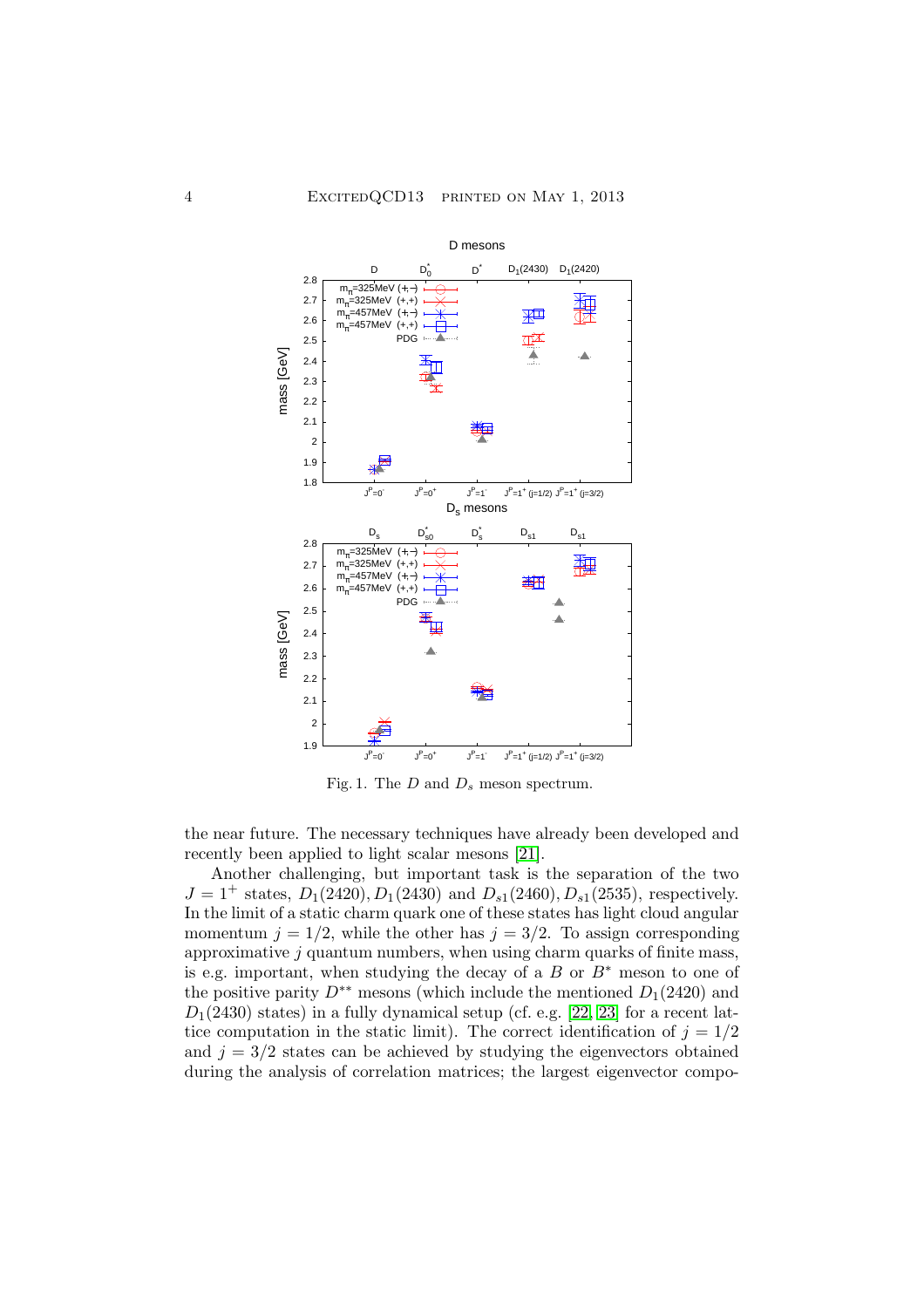nents point out the dominating operators, which, after a Clebsch-Gordan decomposition into light and heavy angular momentum contributions, can be classified according to  $j = 1/2$  or  $j = 3/2$ .

In Fig. [2](#page-4-1) we present our results for the charmonium spectrum. Because of the two rather heavy valence quarks, we expect considerably larger discretization errors as for the corresponding  $D$  or  $D_s$  meson states. The differences between lattice and experimental results are most prominent for the negative parity charmonium states (around 5%). We plan to explore in one of our next steps, whether discretization errors account for these differences by performing similar computations on ensembles with finer lattice spacings and by studying the continuum limit.



<span id="page-4-1"></span>Fig. 2. The charmonium spectrum.

# Acknowledgments

We thank Christian Wiese for discussions. M.K. and M.W. acknowledge support by the Emmy Noether Programme of the DFG (German Research Foundation), grant WA 3000/1-1 and by Helmholtz Graduate School HGS-HIRe for FAIR. This work was supported in part by the Helmholtz International Center for FAIR within the framework of the LOEWE program launched by the State of Hesse.

# REFERENCES

<span id="page-4-0"></span>[1] D. Mohler and R. M. Woloshyn, Phys. Rev. D 84, 054505 (2011) [\[arXiv:1103.5506](http://arxiv.org/abs/1103.5506) [hep-lat]].